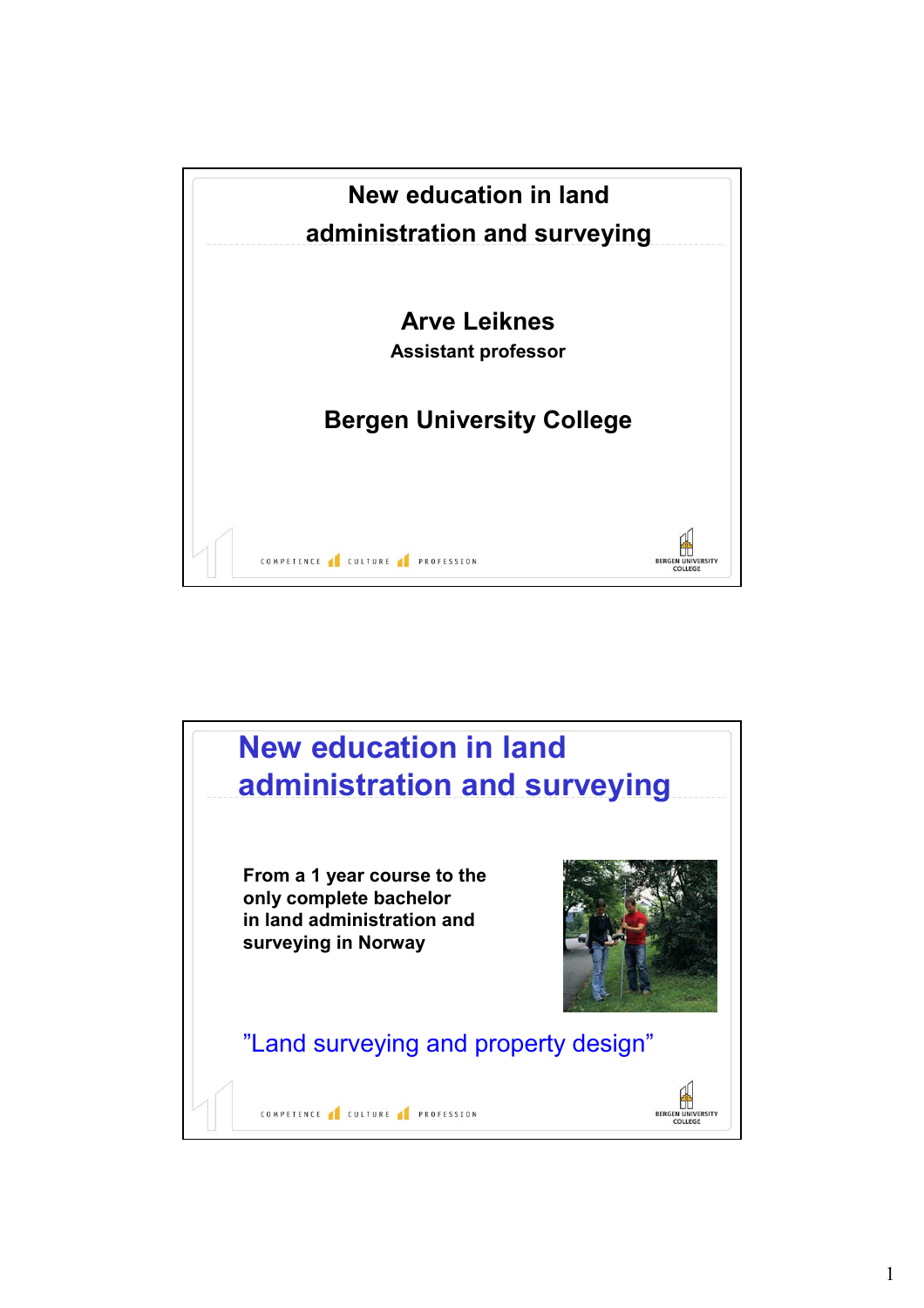

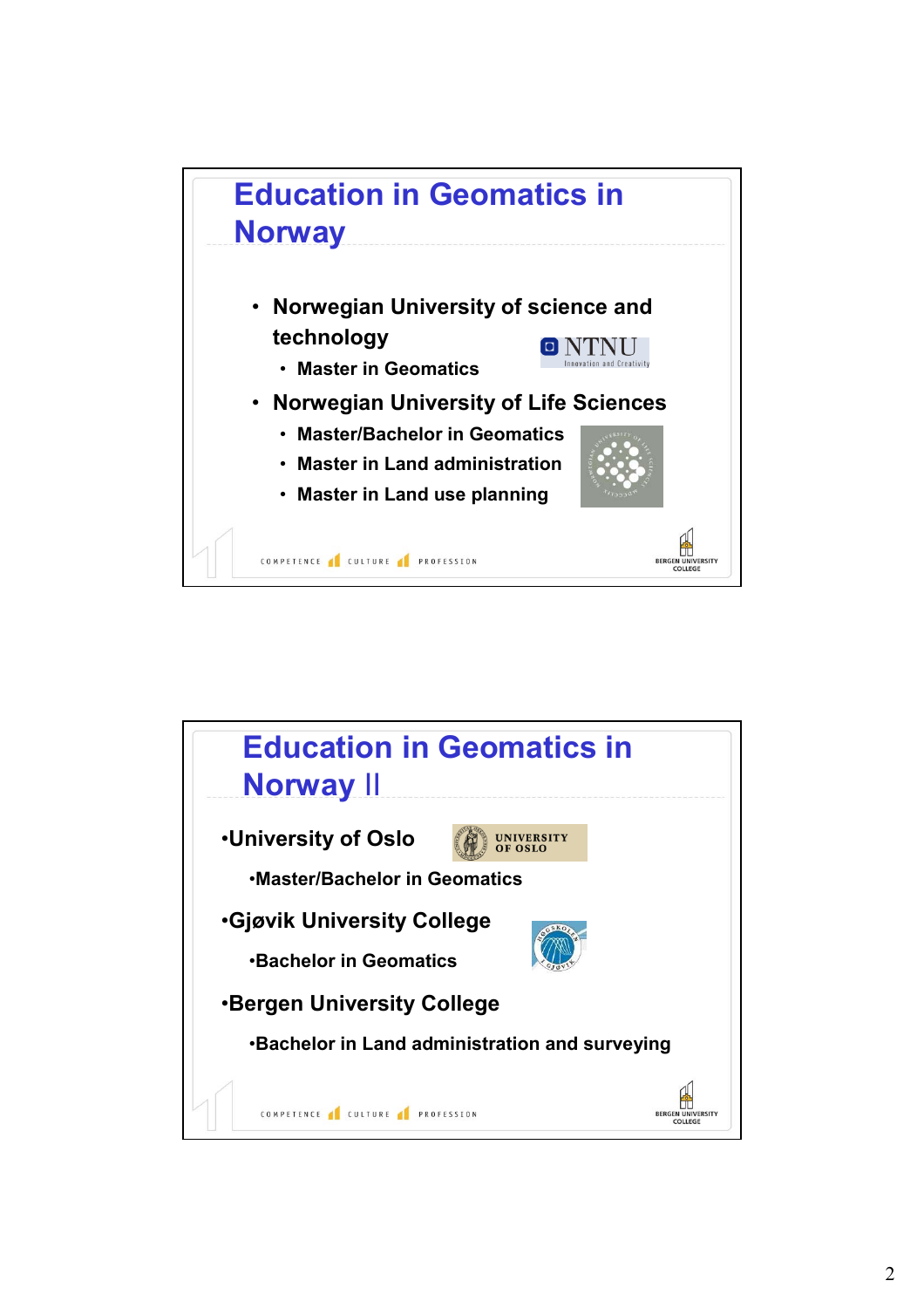

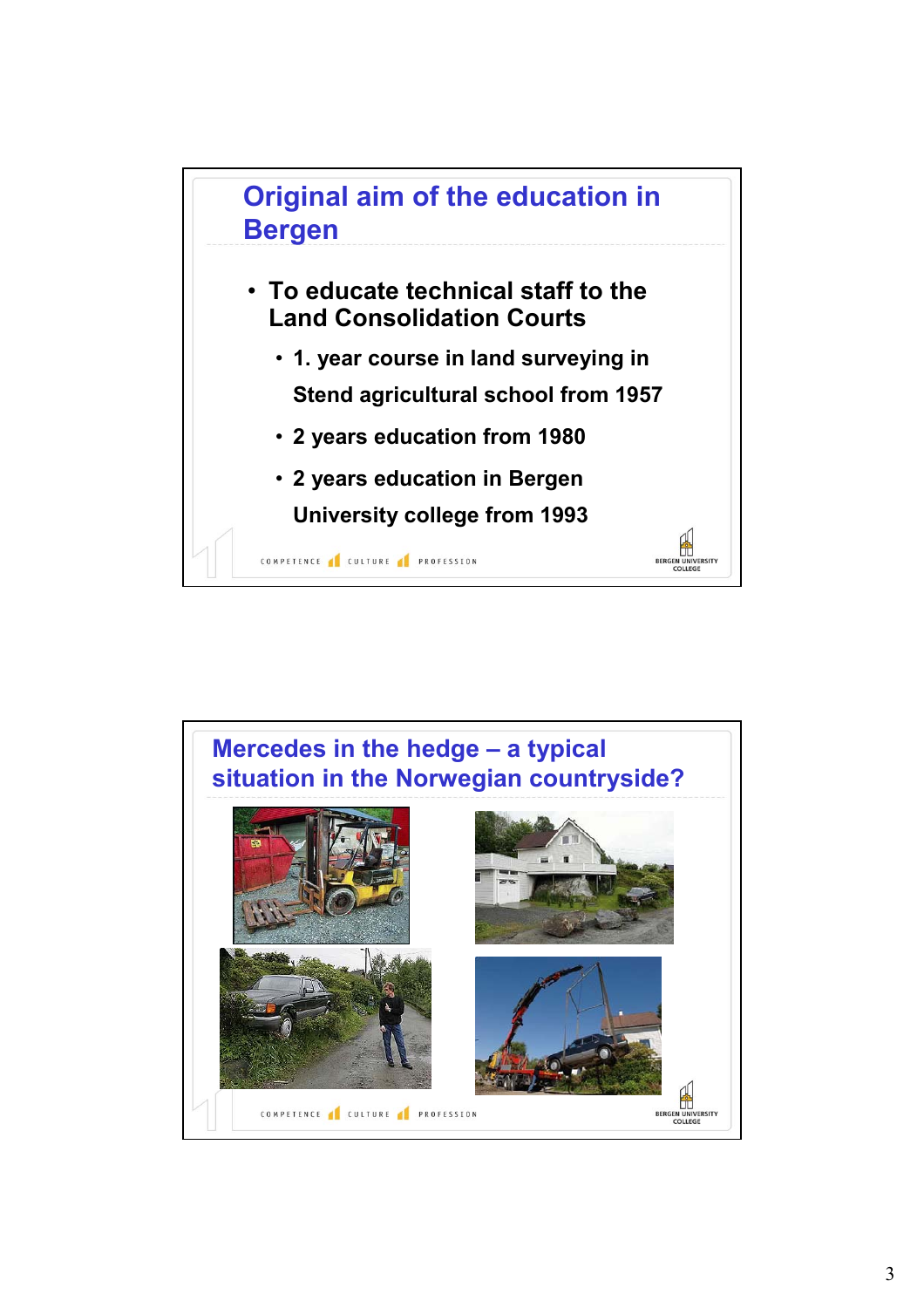

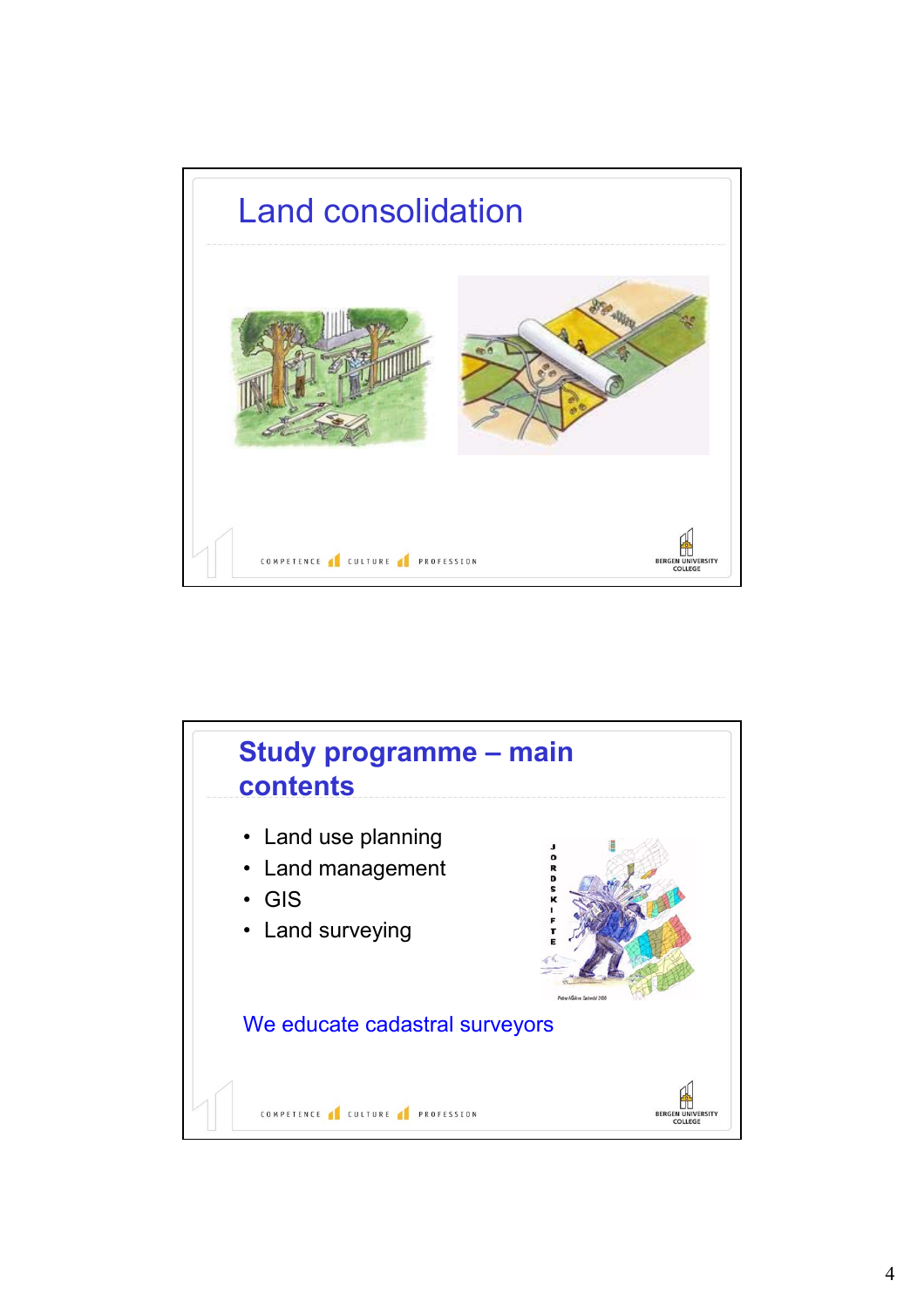

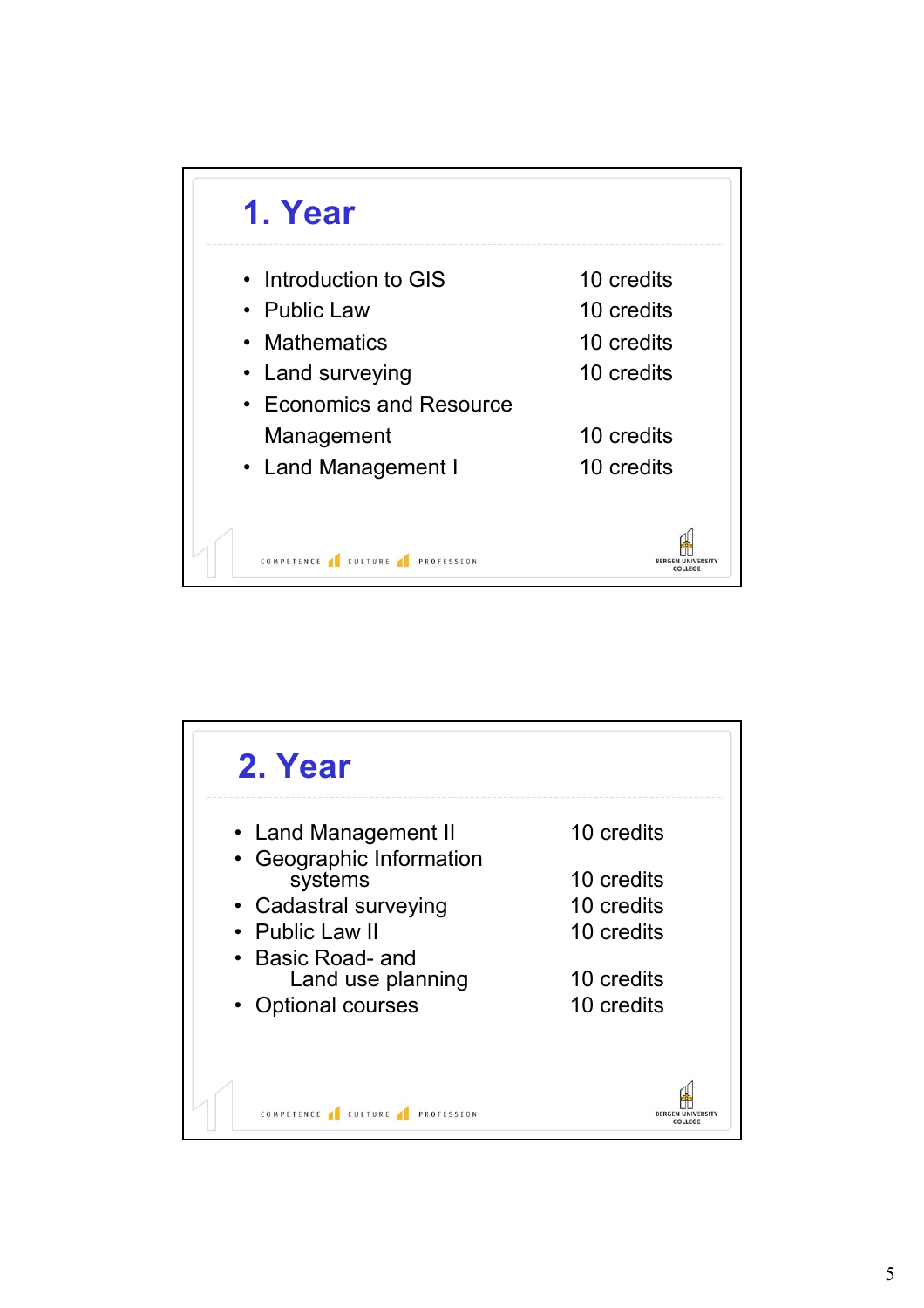

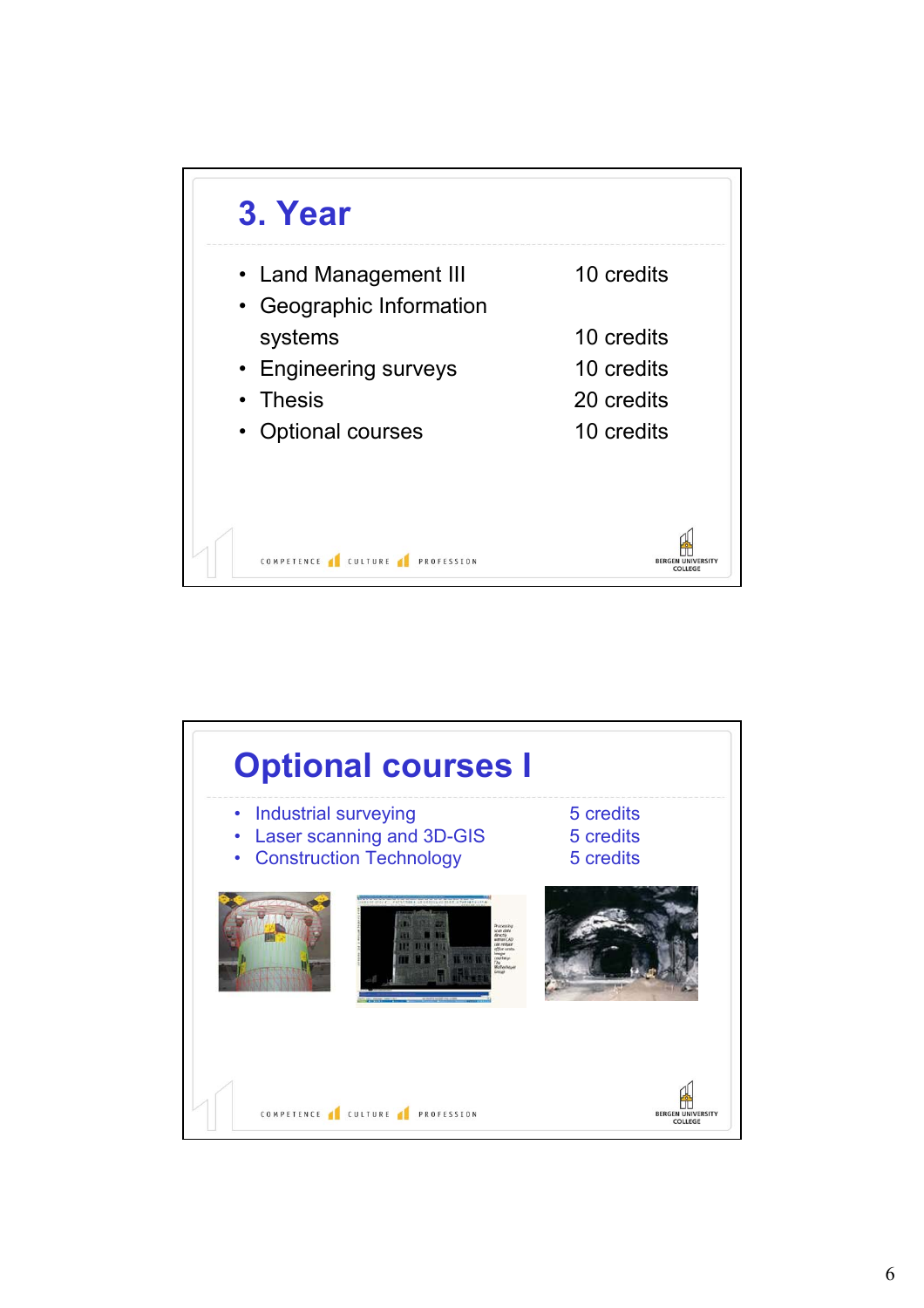

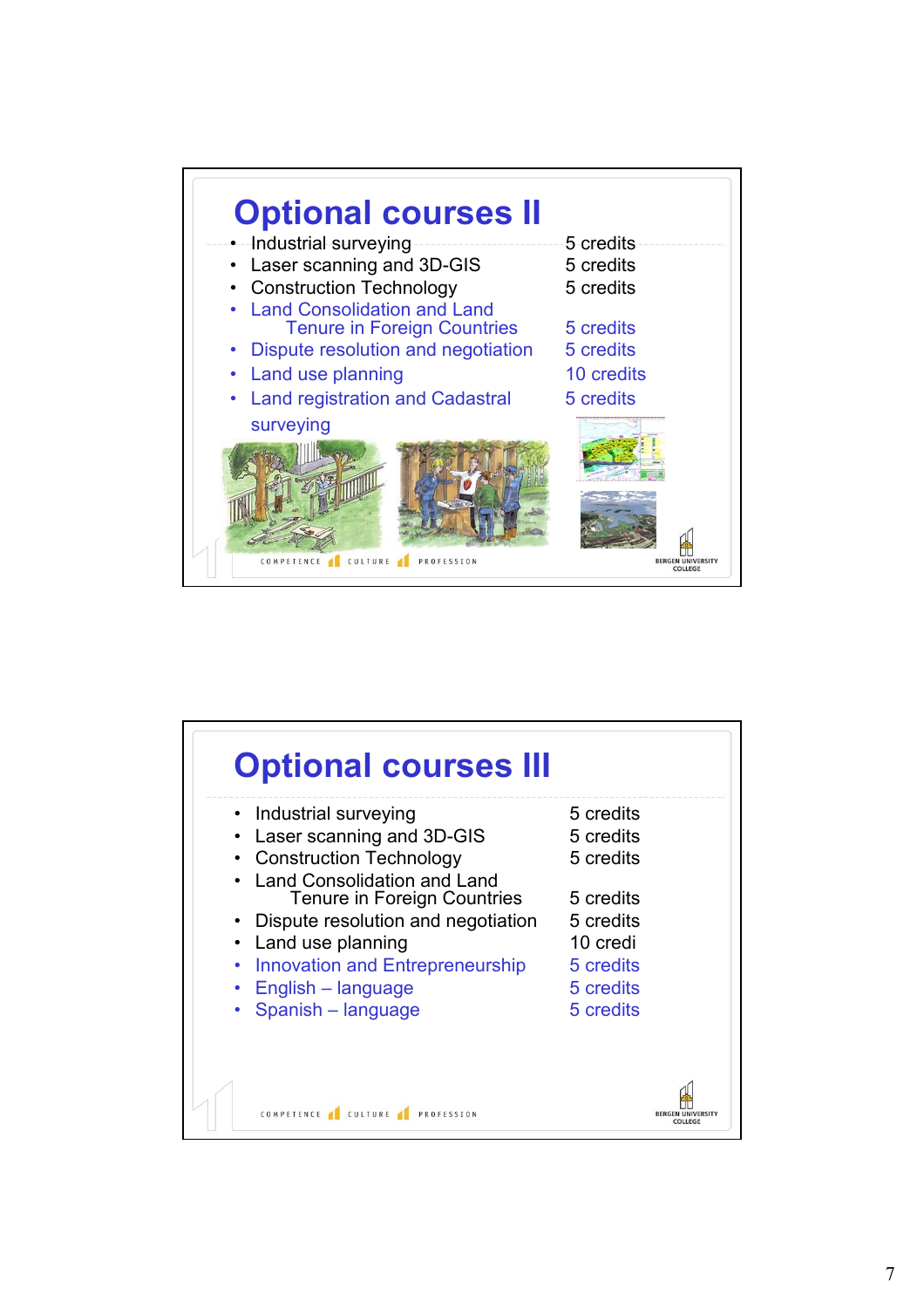

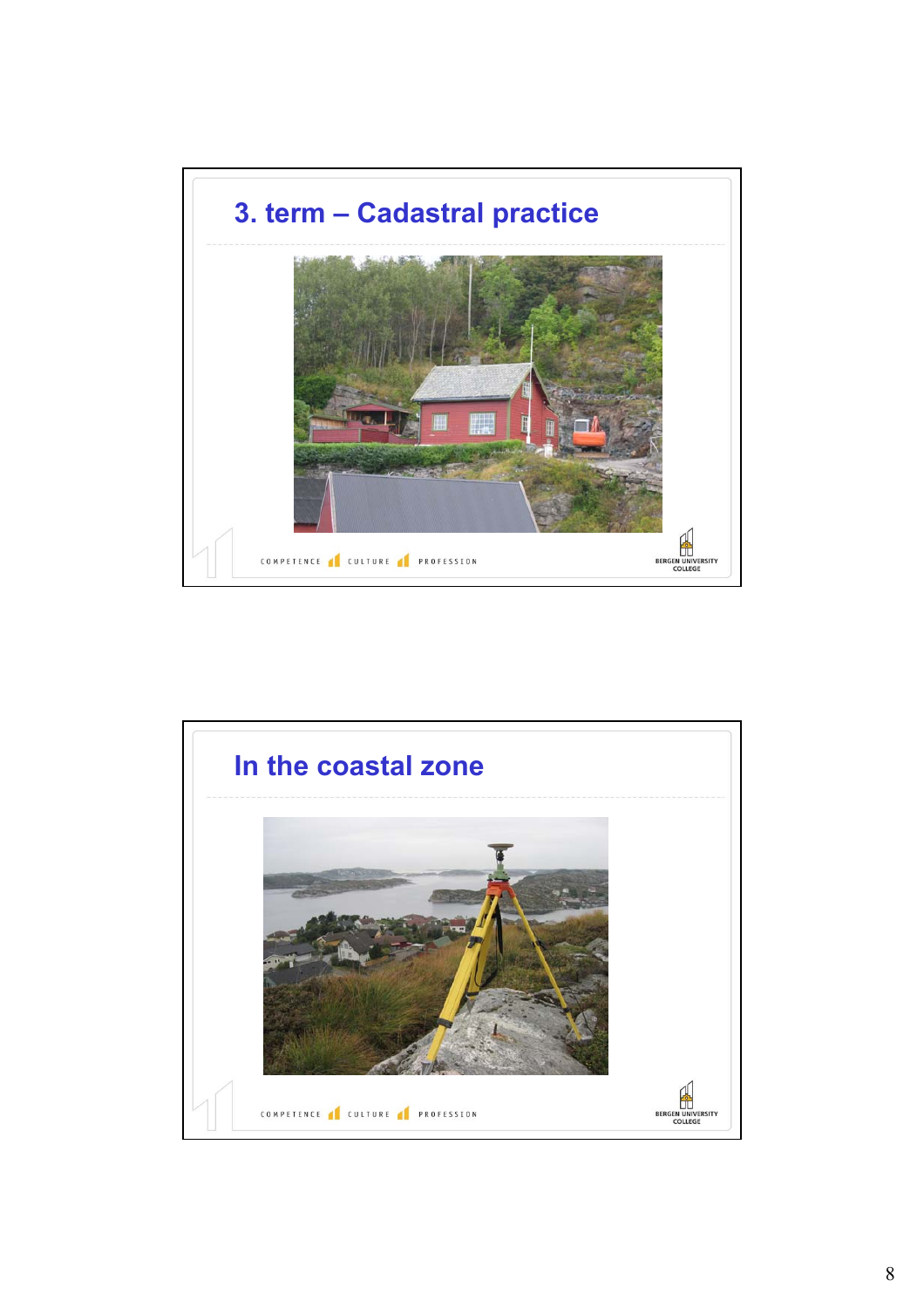

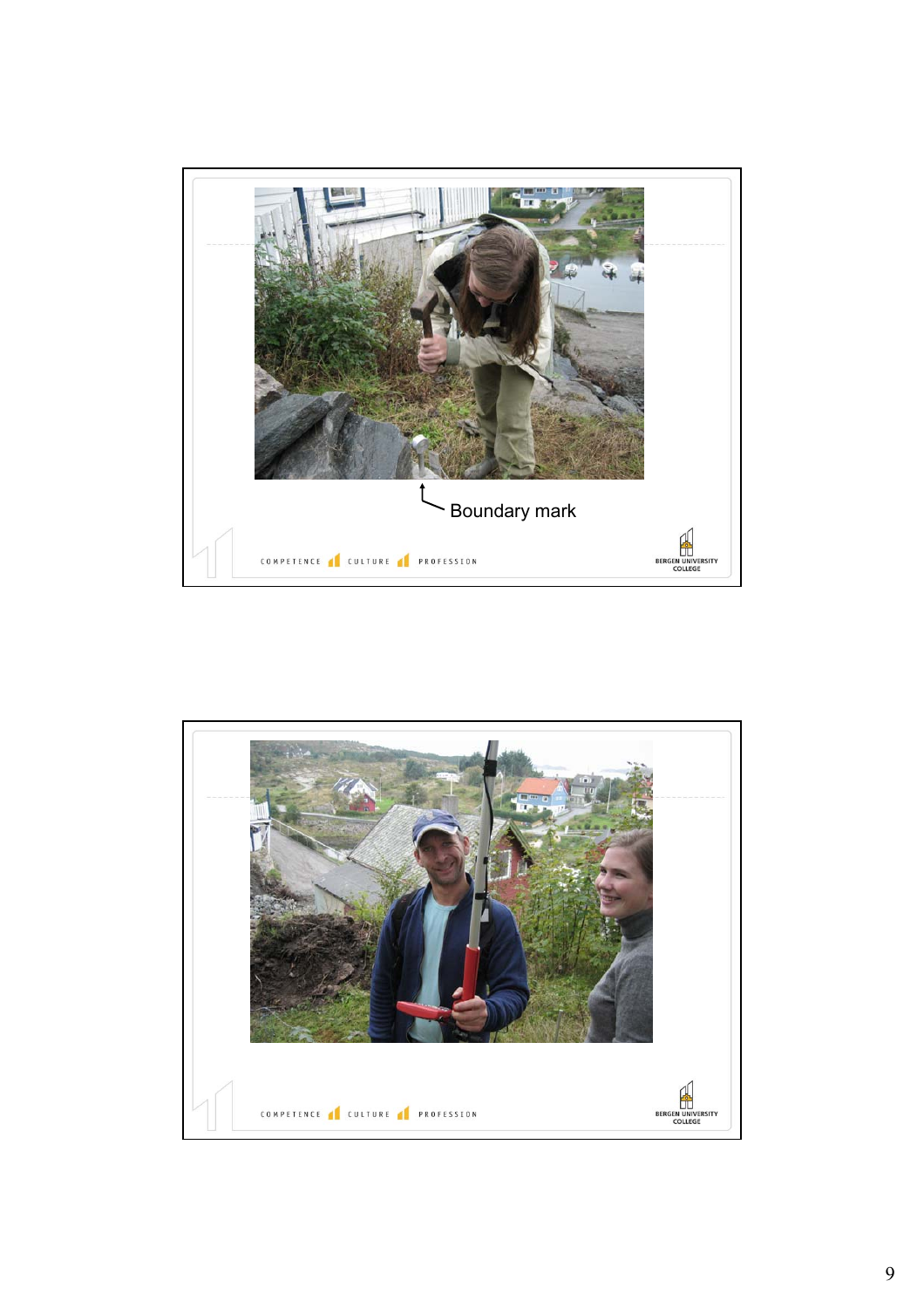

|      | Applicants | Admitted |
|------|------------|----------|
| 2002 | 22         | 22       |
| 2003 | 25         | 25       |
| 2004 | 32         | 32       |
| 2005 | 36         | 36       |
| 2006 | 64         | 39       |
| 2007 | 58         | 41       |
| 2008 | 60         | ??       |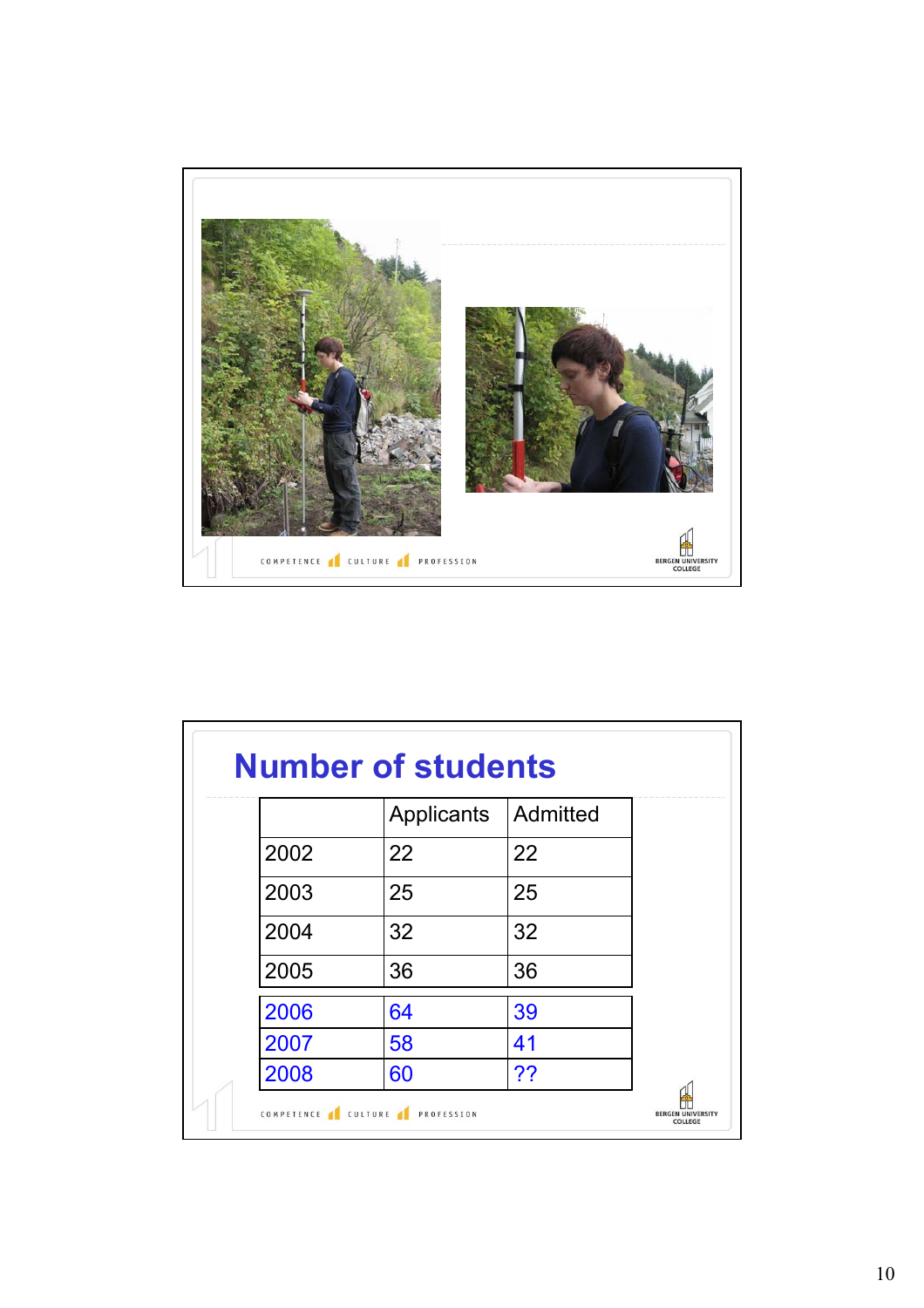